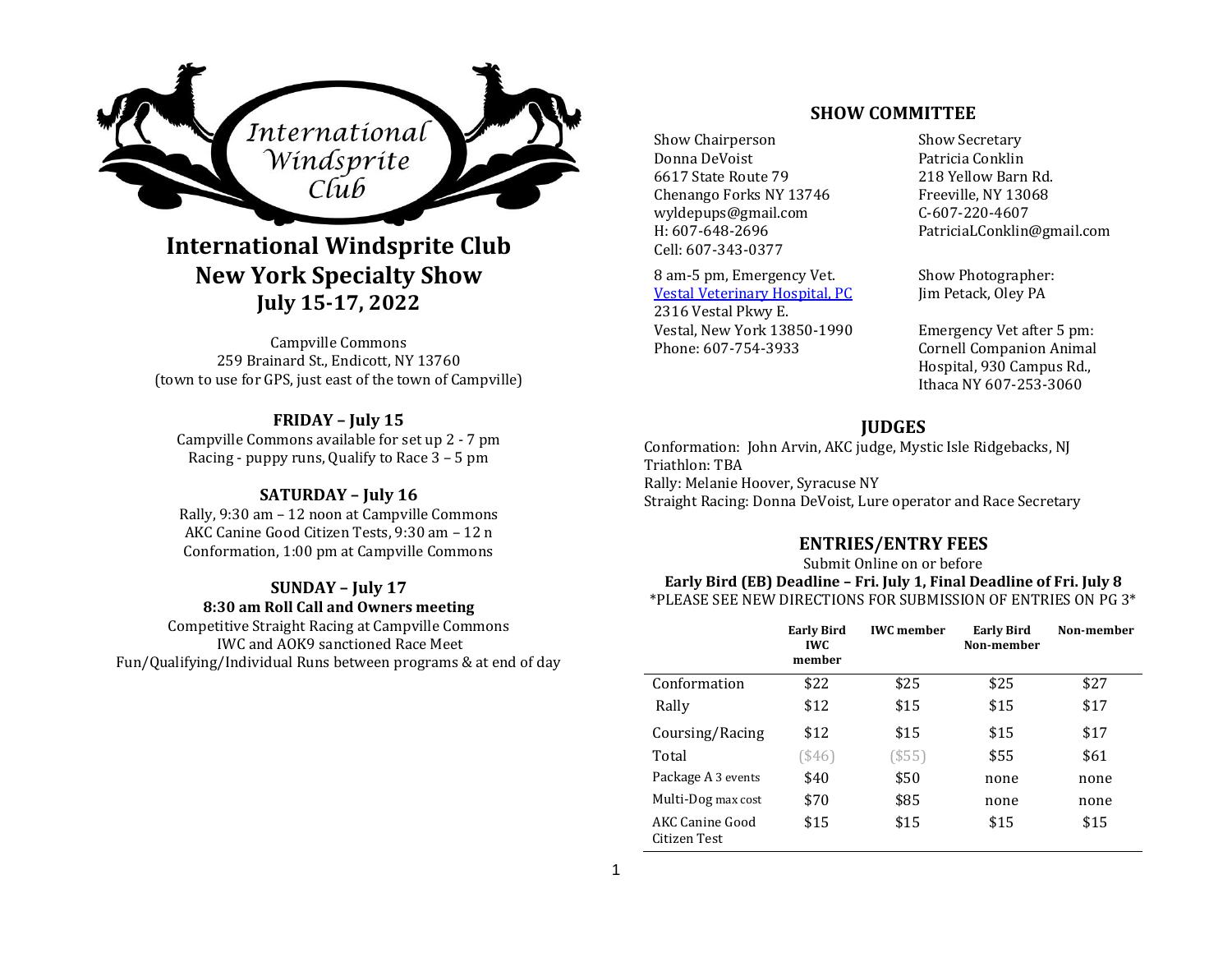# **CONFORMATION**

Note that intact and altered dogs will compete together. The following classes will be provided for Windsprites and Smooth Windsprites of Longhaired Windsprite descent. Percent Windsprites (50% or greater Windsprite) will be shown with either Longhaired or Smooth, depending on coat type.

Puppy 3 to <6 mos., 6 to <9 mos., 9 to <12 mos., Best Puppy. 12 mos. to <18 mos., Bred by Exhibiter, Open, Veterans (9+ years), Winners, Grand Champion (open only to CH dogs/bitches), Best Veteran, Best Windsprite, Best in Show

Jr. Handling: Pre-Junior 6-10 years old, Junior 11 to 14 years old, Senior 15 to 18 years old

#### **RALLY**

Rally competition is open to Windsprites, Smooth Windsprites of Longhaired descent, and % Windsprites (50% or greater Windsprite). Other dogs may enter for exhibition only (FEO).

Rally Intro and Level 1 (Novice) will be offered. WCRL rules will be used except there will be separate classes for Regular (puppies/dogs 6 months and older) and Veterans (age 9 years and over). Puppies under 6 months may enter FEO.

#### **STRAIGHT RACING**

Racing competition will be held at Campville Commons, Campville NY (west of Endicott NY). Racing competition is open to Windsprites, Smooth Windsprites, and % Windsprites (50% or greater Windsprite) over 1 year of age. (Puppies may enter to do practice runs.)

All dogs will be hand slipped. Muzzles and racing blankets will be worn. LGRA racing rules will be in effect. This meet will be held in conjunction with R.A.C.E./AOK9. Information and AOK9 registration application (https://aok9racing.weebly.com/register.html)

Any hound that is First Time entered (FTE), or has only Disqualified, Did Not Finish, or Off Course on his racing record or was Disqualified at the previous meet must pass a qualifying run with or without other hounds before being entered in the Official Meet on Sunday, or must run as an individual at the competition on Sunday. Qualifying runs will be held Friday afternoon, between programs, and after the meet on Sunday for competitions in the future.

Windsprites entered in Regular competitive races will be eligible for points

toward AOK9 titles, as well as "Q's" toward IWC titles.

Veterans will be divided into Veterans (9-<12) who race in 2 programs over full course and Senior Veterans (12+) who race one program over a shortened course.

All dogs must be registered with AOK9 for points toward AOK9 titles. At the meet IWC will have registration forms available, will collect all AOK9 registrations and the \$2 lifetime registration fee, and will submit the registrations to AOK9. AOK9 does NOT offer a Veterans program, so all Veteran races will be for IWC only. AOK9 registration is not necessary for veterans, puppies, or individual runners.

*Note that Individual Runs do not qualify for Triathlon, only success in the Competitive Racing will qualify for Triathlon.*

#### **TRIATHLON**

**TRIATHLON** - Award for highest scoring IWC dog or bitch (3 events: Rally, Conformation, and Racing). Dogs who Q in rally must show up for the additional Triathlon conformation class to be considered for Triathlon awards.

**VETERAN/SENIOR VETERAN TRIATHLON** – Award for highest scoring IWC veteran/senior veteran dog or bitch (3 events: Rally, Conformation, and Racing). Dogs who Q in rally must show up for the additional Triathlon conformation class to be considered for Triathlon awards.

# **American Kennel Club CANINE GOOD CITIZEN TEST**

Donna DeVoist will conduct AKC CGC tests for \$15 per test. Here is the link to information on the test.

https://www.akc.org/products-services/training-programs/canine-goodcitizen/take-the-test/

Please note that the dog does not need to be registered with AKC in order to take the test and receive a CGC certificate. However, a Windsprite may be registered as a Canine Partner and receive the CGC as a title.

https://www.akc.org/products-services/training-programs/canine-goodcitizen/articles/akc-canine-good-citizen-becomes-a-title/

### **FUNDRAISER RAFFLE**

At the show, we will raffle off several baskets/totes full of wonderful new dog and people-related goodies (content will be announced via email and FB). You can purchase a raffle ticket (s) day-of-show or in advance with your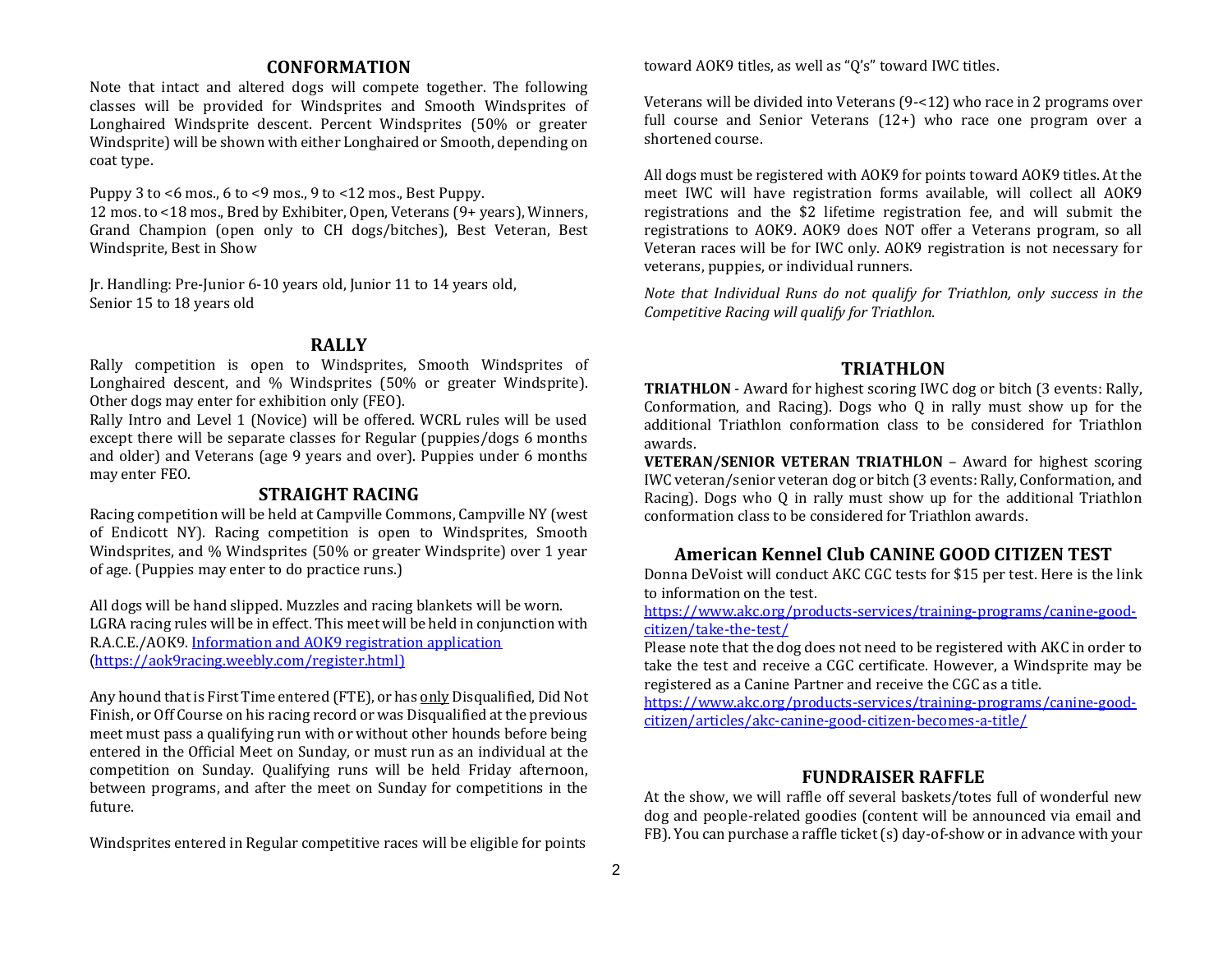entry. The tickets are 1 ticket \$1, 6 tickets for \$5, 15 tickets \$10, 30 tickets \$20. Funds will be earmarked for health and rescue-related club expenses. An individual may win only one basket: if their name is drawn a subsequent time, another ticket will be drawn

#### **\*\*ENTRY SUBMISSION DIRECTIONS\*\***

**PLEASE NOTE:** When you open the links for owner information and dog information entry forms, you will be taken to online fillable forms. You need to submit a single owner information form PLUS a separate dog entry form for EACH dog you enter. When you have finished filling out the forms, just click SUBMIT at the end of each form. No saving or emailing required. The entry will go directly to the show secretary and you will receive an email confirmation from JOTFORM.

#### **Owner Information form**

https://form.jotform.com/221659038288162 **Dog entry form** https://form.jotform.com/221658686089169

Payment may be made via PayPal/credit card (can be done directly from owner entry form), Venmo payments may be sent to

@International-WindspriteClub., or send to **Treasurer4IWC@gmail.com (note new email address).** 

Or you may mail a check made out to **IWC** to Sidney Hoblit, 33 Pine Grove Road, Nottingham PA 19362.

Any questions about the entry forms, please contact the show secretary.

#### **GENERAL INFORMATION**

We ask everyone to **please** be careful to clean up after their dogs, so that we will be able to use these grounds in the future.

#### **All events will be held outdoors on grass, rain or shine.**

July in Central NY will likely be hot and could be dry or wet. Bring appropriate attire for you and your dog for all weather conditions. Also, please bring water, water bowls, crates and shade for your dogs and a chair for yourself.

#### **VOLUNTEERS**

Racing and conformation all require quite a few people actively helping in various roles in order to be held. Exhibitors (and friends and family members, when available) are expected to step up and help out. Don't be afraid to volunteer for a job for which you are lacking in experience, on-site training will be provided.

# **ACCOMMODATIONS**

- OVERNIGHT TENT or RV CAMPING IS ALLOWED ON SITE. (No Hook-Ups)
- Quality Inn Binghamton West, 7666 Rt. 434, Apalachan NY 13732, 607-625-4441; <3 miles from show site
- Red Roof Inn, 590 Fairview St., Johnson City NY 13790, 844-813- 4483 or 607-729-8940; 14 miles from show site
- La Quinta Inn, 581 Harry L. Dr, Johnson City, NY 13790, 607-770- 9333; 14 miles from show site
- Hickories Park Camping and BBQ area, 359 Hickories Park Rd. Owego, NY 13827, hook ups, first come first served; 6 miles from show site
- Please contact the show secretary for other ideas if you are in need of accommodations

*Please check with hotels for their current dog policy.*

## **SEMI-CATERED/SEMI-POTLUCK LUNCH SATURDAY**

Catered Main Dish: Sign-up on the entry form. (Dish to be announced.) \$7 per person or you may bring your own lunch. We also ask people to bring a drink, appetizer, salad, side dish, or dessert to share for lunch. The IWC will provide plates/cups/napkins/silverware. Please sign-up in advance to let us know what you are bringing at: Sign up at:

http://www.luckypotluck.com/potluck/IWCSaturdayLunch71622

### **DIRECTIONS**

Addresses for show sites are on the front page.

To Campville Commons: From Rt. 17: exit 66 Apalachin/Campville, toward Campville on Valley View Rd, turn left (west) onto Rt. 17C. Ca 1.3 miles, turn right onto Brainard St. If you reach the firehouse, you've gone a little too far.

# **NOTICE TO EXHIBITORS**

**Entry fees shall not be refunded** in the event that a dog is disqualified, excused, or barred from competition. If, because of riots, civil disturbances or other acts beyond the control of the management, it is impossible to complete the shows, no refund of entry fee will be made.

**Returned checks** do not constitute a valid entry fee. The IWC will add a \$25.00 collection fee to the amount of each returned check. Subsequent